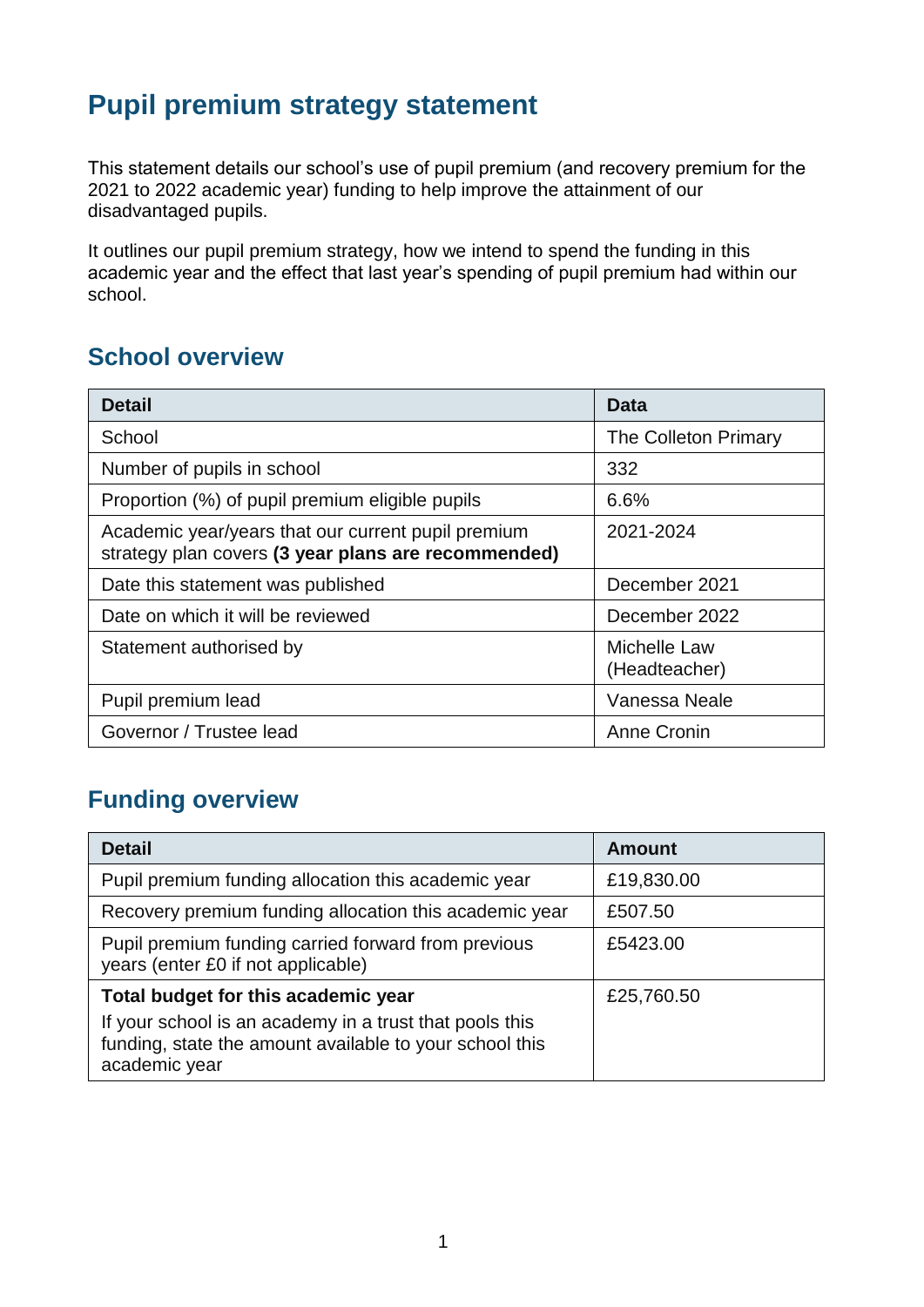# **Part A: Pupil premium strategy plan**

### **Statement of intent**

At The Colleton Primary School our intention is to look at every child as an individual in line with our core values. We consider the barriers that each of our children who receive PPG may face and aim to reduce these so that progress and attainment for them is in line with non PPG children across all areas of the curriculum. We have high aspirations for all our children so this includes ensuring progress for those who are already attaining well. We also consider any enhancements and enrichment opportunities that would support the educational experience for disadvantaged children and help them to achieve their aspirations and achievements.

Through our key principles, we aim to:

- increase self-esteem and confidence
- support well-being
- diminish the difference in attainment
- ensure access to wrap around care
- provide enriching learning experiences in and out of school
- review the impact of any support at least termly

We aim to achieve this through:

- quality first teaching for all children but with a focus on areas in which disadvantaged children may require more support
- ensuring our curriculum enables access and progress across all areas of learning and this will be maintained and improved alongside their peers
- working closely with families to support with individual needs and challenges faced at home as well as in school
- having a therapeutic approach to support children
- by monitoring support, interventions and enrichment for each eligible child on their individualised tracker and reviewing this termly to identify next steps to ensure attainment is raised
- by implementing targeted support including through the Recovery Premium Funding and the National Tutoring Programme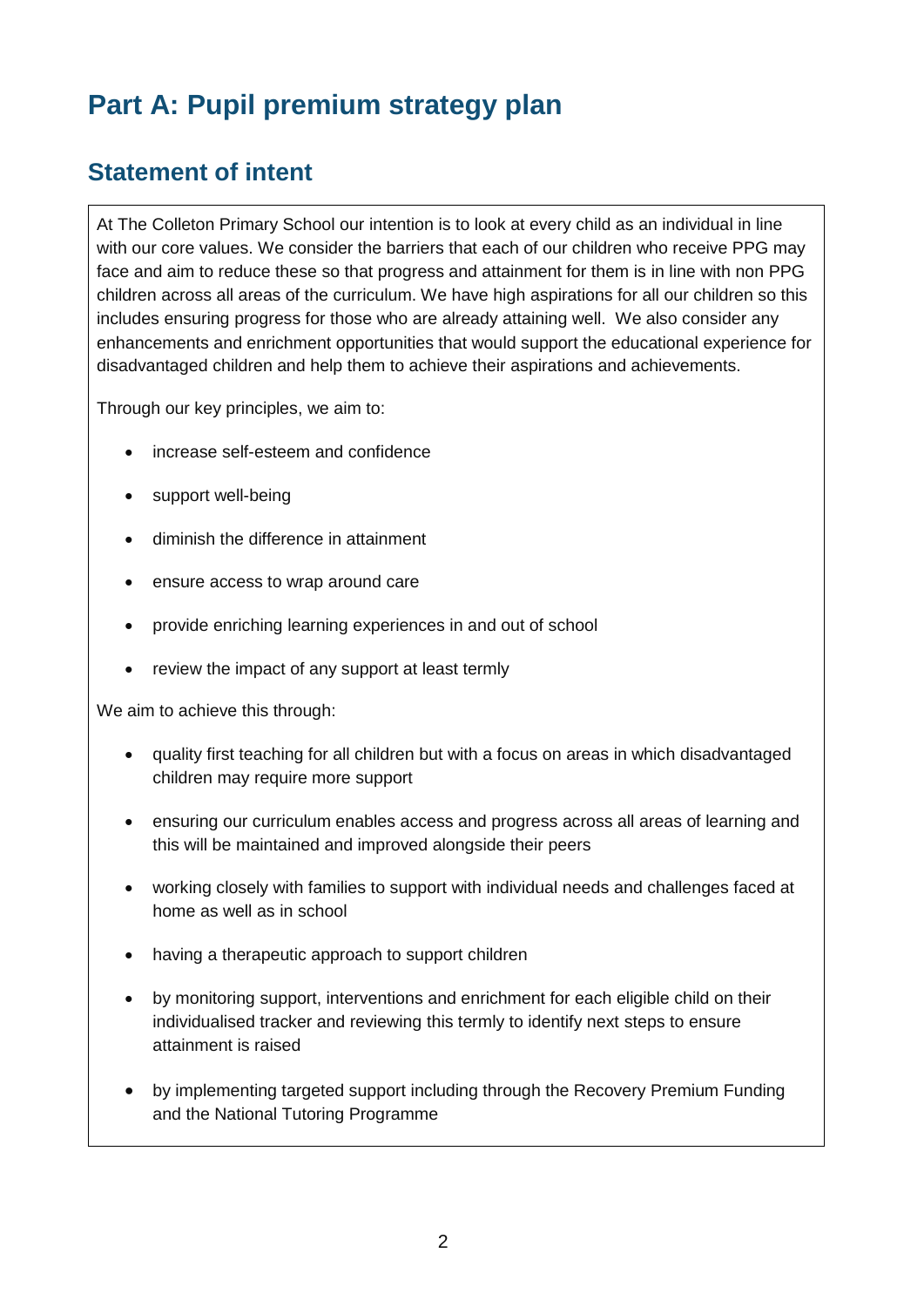# **Challenges**

This details the key challenges to achievement that we have identified among our disadvantaged pupils.

| <b>Challenge</b><br>number | <b>Detail of challenge</b>                                                                                      |
|----------------------------|-----------------------------------------------------------------------------------------------------------------|
|                            | Ensure good attendance                                                                                          |
|                            | Accelerating progress in writing and maths                                                                      |
| 3                          | Children confidently recalling what they have learnt to show progress                                           |
| 4                          | Building relationships with families to understand the challenges they face and<br>support emotional well-being |
| 5                          | Progress in phonics and achieving the threshold score                                                           |

# **Intended outcomes**

This explains the outcomes we are aiming for **by the end of our current strategy plan**, and how we will measure whether they have been achieved.

| <b>Intended outcome</b>                                         | <b>Success criteria</b>                                                                                            |
|-----------------------------------------------------------------|--------------------------------------------------------------------------------------------------------------------|
| To develop confident and competent learners                     | children with develop strategies to<br>$\bullet$<br>regulate and manage their emotional<br>and learning behaviours |
|                                                                 | children will form good relationships<br>with peers and staff                                                      |
|                                                                 | children will focus on learning for<br>$\bullet$<br>sustained periods                                              |
|                                                                 | good learning habits and behaviours<br>will be established                                                         |
|                                                                 | children will make good progress                                                                                   |
| To develop talents and children are<br>appropriately challenged | children will achieve their full<br>$\bullet$<br>potential by making good or above<br>progress                     |
|                                                                 | children will be proud to share their<br>$\bullet$<br>achievements                                                 |
|                                                                 | extended pieces of learning will be<br>evident                                                                     |
|                                                                 | children will demonstrate good levels<br>of subject knowledge                                                      |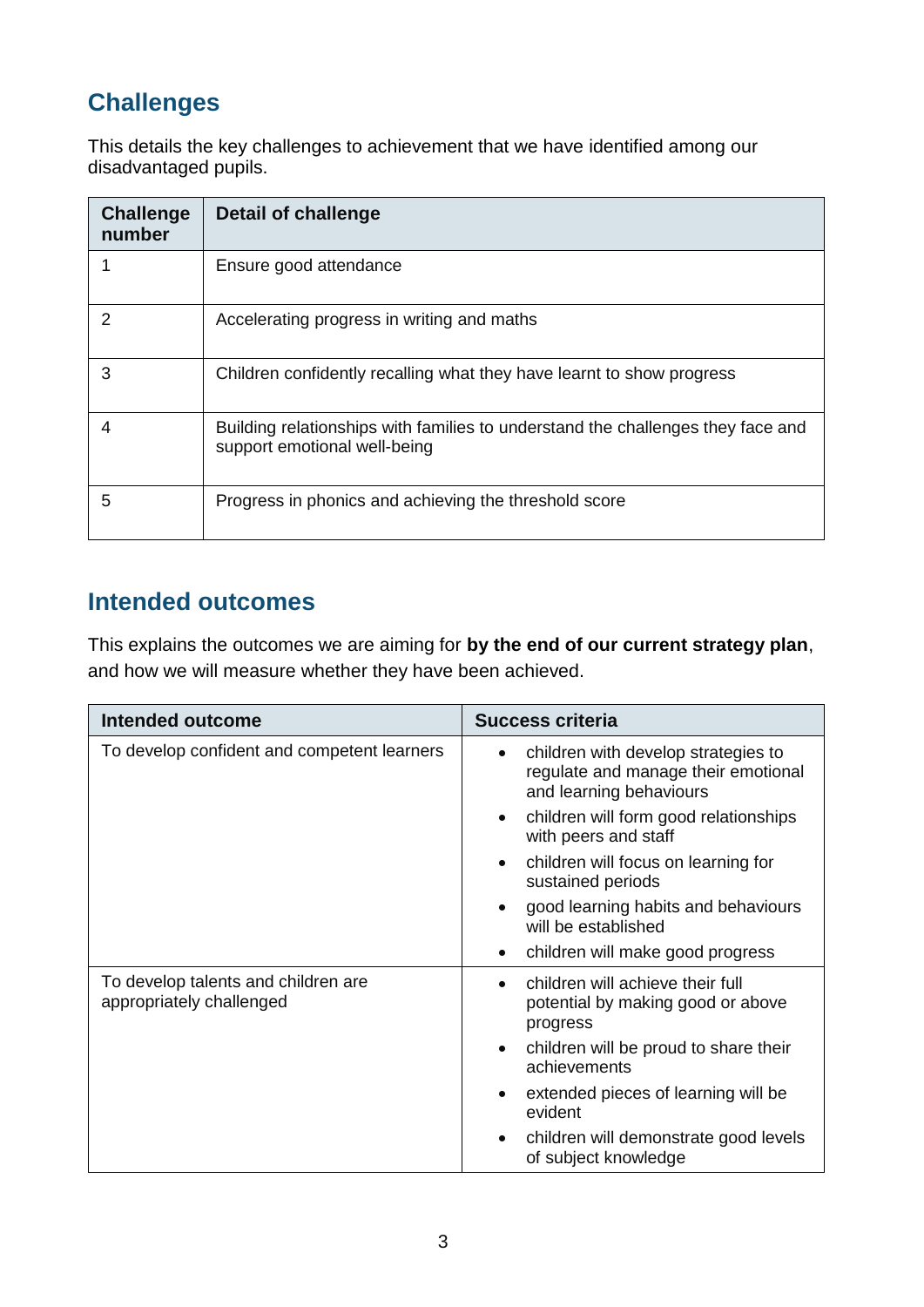|                                                                                                                         | children will confidently tackle<br>challenge and problem-solving<br>activities in their learning                         |
|-------------------------------------------------------------------------------------------------------------------------|---------------------------------------------------------------------------------------------------------------------------|
| To ensure that children access a full<br>educational provision                                                          | attendance in school will be good and<br>the overall absence rate for<br>disadvantaged children will decrease             |
|                                                                                                                         | ensure quality first teaching and<br>provide appropriate support including<br>metacognitive strategies and<br>scaffolding |
| To reduce barriers to learning and ensure<br>access to activities that will support their<br>personal wider development | children will draw on experiences<br>from situations and learning<br>opportunities outside of school                      |
|                                                                                                                         | attendance at parent/family<br>workshops and teacher/family<br>meetings will increase                                     |
|                                                                                                                         | an increased number of children will<br>attend extra-curricular clubs and take<br>part of events to represent the school  |
|                                                                                                                         | all PPG children have the equipment<br>and resources they need in school                                                  |
|                                                                                                                         | evidence of increased well-being<br>through discussions with families and<br>children                                     |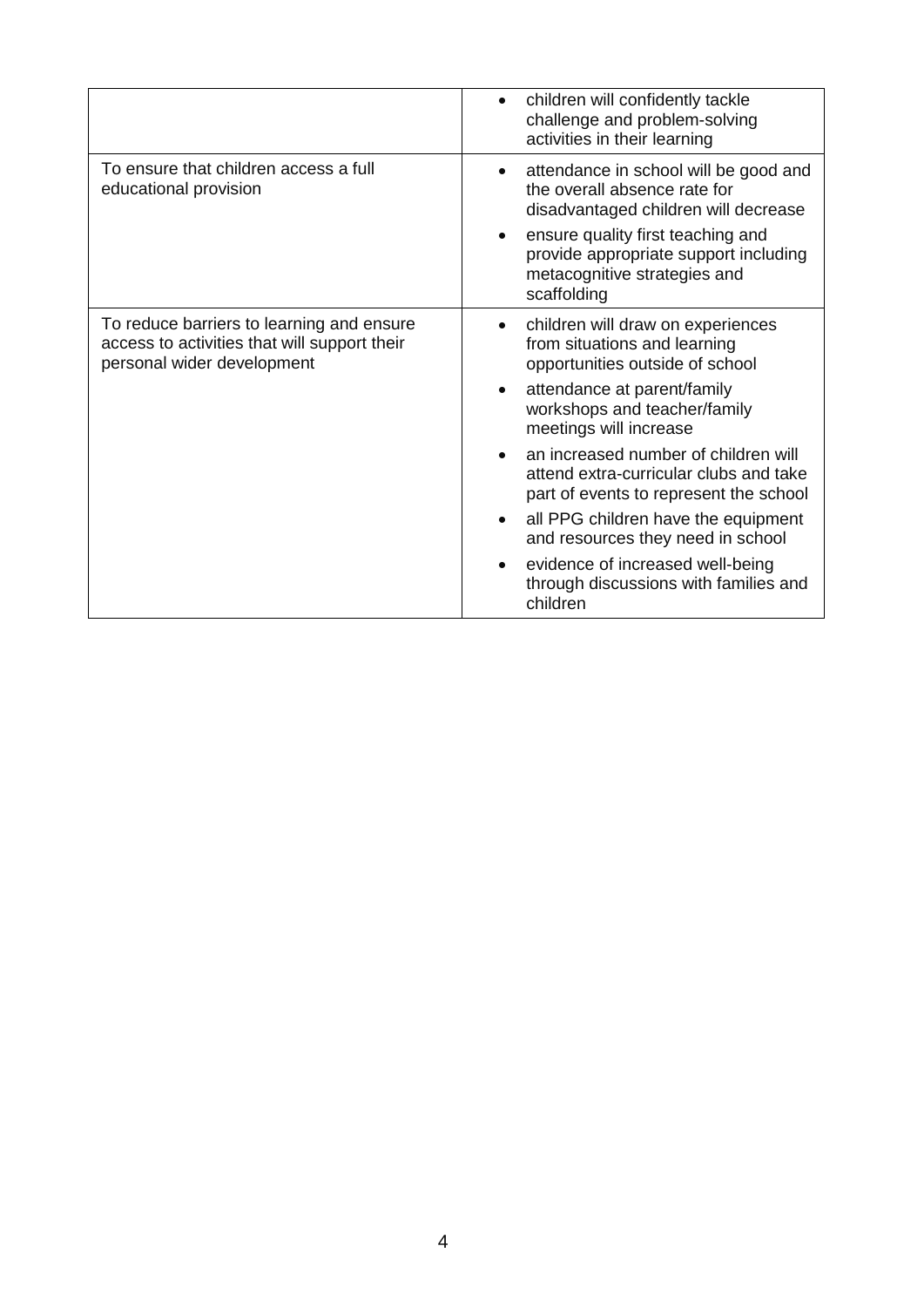# **Activity in this academic year**

This details how we intend to spend our pupil premium (and recovery premium funding) **this academic year** to address the challenges listed above.

#### **Teaching (for example, CPD, recruitment and retention)**

Budgeted cost: £9,000

| <b>Activity</b>                                                                                                                                                                                                                                                                                                                                                                                                                                                                                                                                                                      | Evidence that supports this approach                                                                                                                                                                                                                                                                                                                                                                                                                                                                                                                                                                                                                                                                                                                   | <b>Challenge</b><br>number(s)<br>addresse<br>$\mathbf d$ |
|--------------------------------------------------------------------------------------------------------------------------------------------------------------------------------------------------------------------------------------------------------------------------------------------------------------------------------------------------------------------------------------------------------------------------------------------------------------------------------------------------------------------------------------------------------------------------------------|--------------------------------------------------------------------------------------------------------------------------------------------------------------------------------------------------------------------------------------------------------------------------------------------------------------------------------------------------------------------------------------------------------------------------------------------------------------------------------------------------------------------------------------------------------------------------------------------------------------------------------------------------------------------------------------------------------------------------------------------------------|----------------------------------------------------------|
| <b>Quality First</b><br>Teaching<br>explicit<br>teaching<br>building on<br>$\bullet$<br>prior learning<br>and<br>knowledge<br>modelling of<br>$\bullet$<br>learning and<br>thinking<br>learning<br>$\bullet$<br>scaffolded to<br>enable<br>independence<br>with activities<br>identifying<br>gaps and<br>building on<br>these and<br>misconception<br>S<br>opportunities<br>$\bullet$<br>to review,<br>reflect and<br>edit to<br>improve<br>PPG first for<br>questioning,<br>marking<br>Pupil progress<br>meetings to<br>review and<br>plan next<br>steps<br>Development<br>of maths | Purchase of standard tests to provide further insight to<br>strengths, areas for development and progress in<br>maths, reading and spelling<br>Staff training to carry out tests<br>Teacher training for maths leads (including maths<br>mastery) that is cascaded across all teaching staff<br>Purchase of further reading books from the validated<br>list of books to support phonics teaching and<br>acquisition of skills<br>QFT allows children to over-learn and revisit concepts.<br>Support given to those children who need further<br>opportunities to master these prevents a gap growing<br>between them and their peers<br>https://educationendowmentfoundation.org.uk/educatio<br>n-evidence/teaching-learning-toolkit/mastery-learning | 2<br>3<br>5                                              |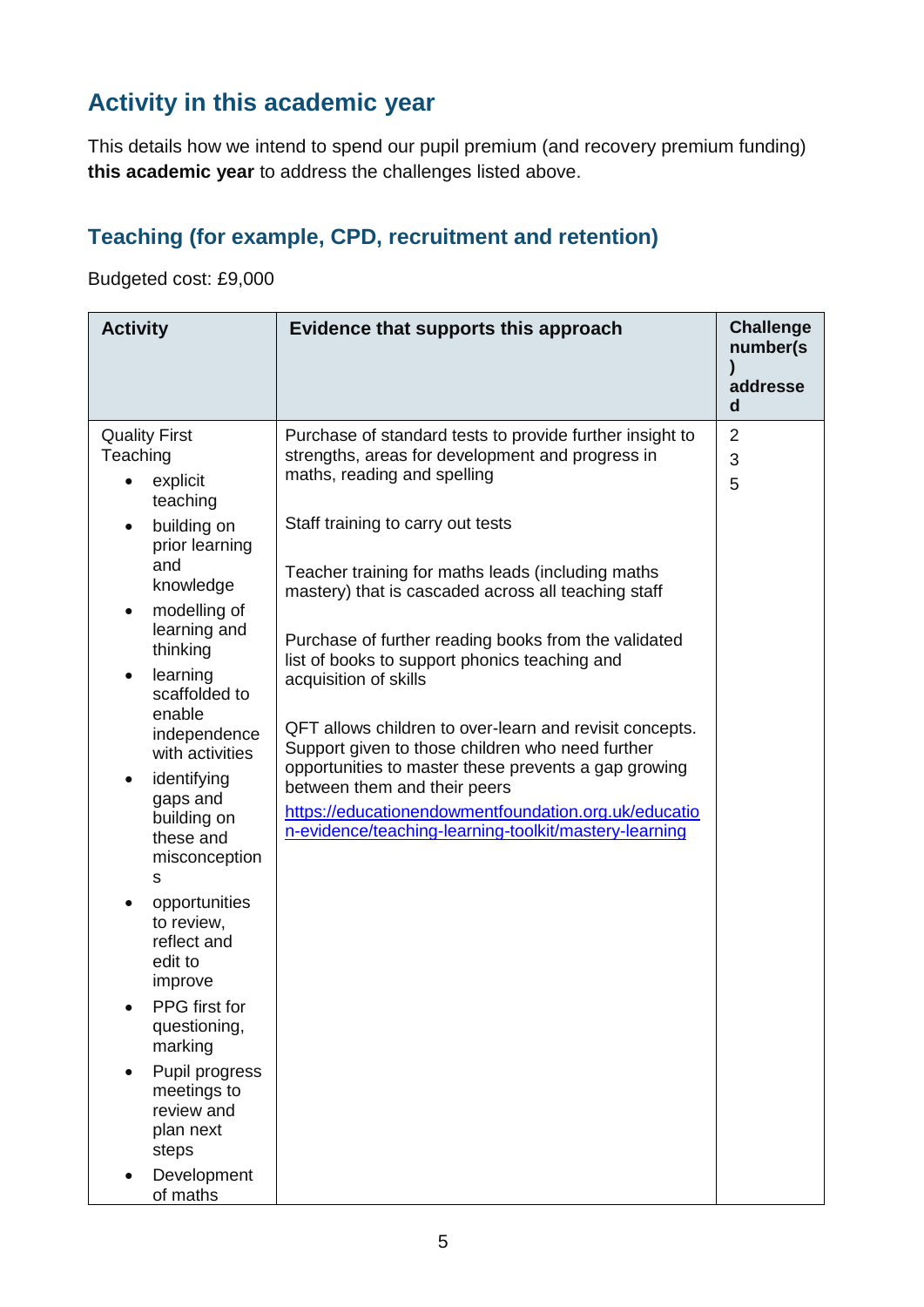| curriculum<br>and teaching,<br>including<br>maths<br>mastery<br>development<br>$\bullet$<br>of<br>metacognition<br>Development<br>of maths<br>mastery                                                                                                                                                                                                                                                                    |                                                                                                                                                                                                                                                                                                   |                          |
|--------------------------------------------------------------------------------------------------------------------------------------------------------------------------------------------------------------------------------------------------------------------------------------------------------------------------------------------------------------------------------------------------------------------------|---------------------------------------------------------------------------------------------------------------------------------------------------------------------------------------------------------------------------------------------------------------------------------------------------|--------------------------|
| Developing<br>metacognitive<br>approaches to<br>learning<br>access to help<br>zones<br>displays/help<br>zones to<br>include<br>vocabulary<br>lists<br>opportunities<br>to practice<br>and over learn<br>visual support<br>$\bullet$<br>develop<br>$\bullet$<br>questioning<br>developing<br>self-regulation<br>encouraging<br>children to<br>plan, monitor<br>and review<br>their own<br>learning<br>staff training<br>٠ | Evidence suggests that that encouraging children to<br>think about how they learn and giving them strategies<br>and skills to support learning is effective<br>https://educationendowmentfoundation.org.uk/educati<br>on-evidence/teaching-learning-toolkit/metacognition-<br>and-self-regulation | $\overline{2}$<br>3<br>5 |

### **Targeted academic support (for example, tutoring, one-to-one support structured interventions)**

Budgeted cost: £11,000

| <b>Activity</b> | Evidence that supports this approach | <b>Challenge</b><br>number(s)<br>addressed |
|-----------------|--------------------------------------|--------------------------------------------|
|-----------------|--------------------------------------|--------------------------------------------|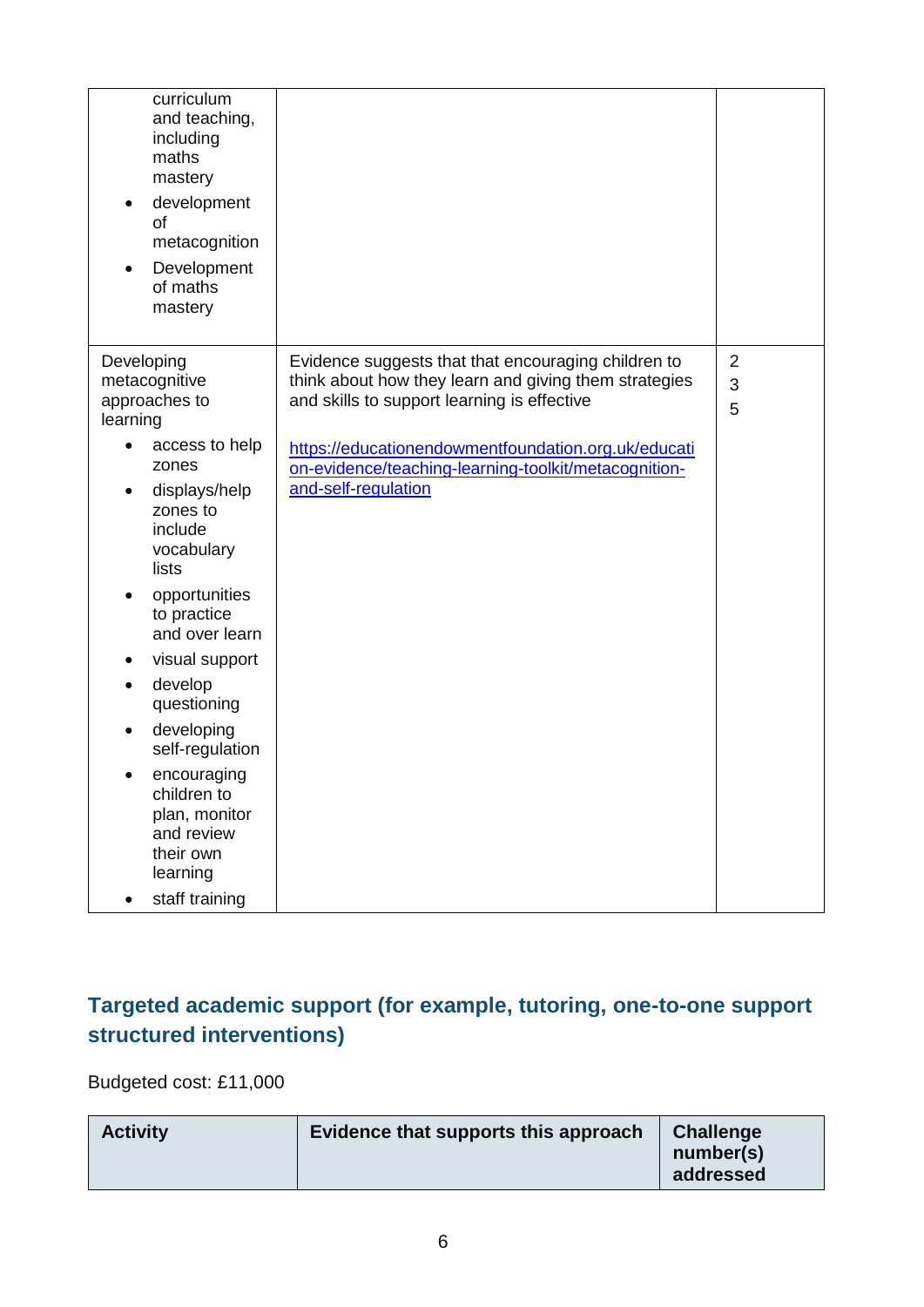| Experienced teacher to<br>provide small group<br>tutoring including<br>phonics and writing                                                                                                        | Tuition targeted at specific needs and gaps<br>proven effective to support low attaining<br>pupils or those falling behind:<br>One to one tuition   EEF<br>(educationendowmentfoundation.org.uk)<br><b>Small group tuition   Toolkit Strand  </b><br><b>Education Endowment Foundation   EEF</b>                                                                                                                                                                                                                                                                                                                                                                                                  | $\overline{2}$<br>3<br>5 |
|---------------------------------------------------------------------------------------------------------------------------------------------------------------------------------------------------|---------------------------------------------------------------------------------------------------------------------------------------------------------------------------------------------------------------------------------------------------------------------------------------------------------------------------------------------------------------------------------------------------------------------------------------------------------------------------------------------------------------------------------------------------------------------------------------------------------------------------------------------------------------------------------------------------|--------------------------|
| Use of TAs to provide<br>targeted intervention for<br>pupils including speech<br>and language.<br>S&L training<br>undertaken by<br>TAs/teachers                                                   | https://educationendowmentfoundation.org.u<br>k/education-evidence/teaching-learning-<br>toolkit/oral-language-interventions<br>Developing spoken language and<br>vocabulary shows positive impact on<br>attainment.<br>https://educationendowmentfoundation.org.u<br>k/education-evidence/teaching-learning-<br>toolkit/oral-language-interventions<br>https://educationendowmentfoundation.org.u<br>k/education-evidence/early-years-<br>toolkit/communication-and-language-<br>approaches                                                                                                                                                                                                      | $\overline{2}$<br>3<br>5 |
| Small group and 1:1<br>support for developing<br>key numeracy and<br>literacy skills including<br>the use of Numbots,<br>Times Tables Rock<br>Stars, Nessy, Spelling<br>frame and<br>CodeBreakers | Computer-based programmes have worked<br>well for children in school and from home<br>and have further supported development of<br>phonics and maths.<br>https://educationendowmentfoundation.org.u<br>k/education-evidence/teaching-learning-<br>toolkit/phonics<br>https://educationendowmentfoundation.org.u<br>k/education-evidence/guidance-<br>reports/early-maths<br>https://educationendowmentfoundation.org.u<br>k/education-evidence/guidance-<br>reports/maths-ks-2-3<br>https://educationendowmentfoundation.org.u<br>k/education-evidence/guidance-<br>reports/literacy-ks-1<br>https://educationendowmentfoundation.org.u<br>k/education-evidence/guidance-<br>reports/literacy-ks2 | 2<br>3<br>5              |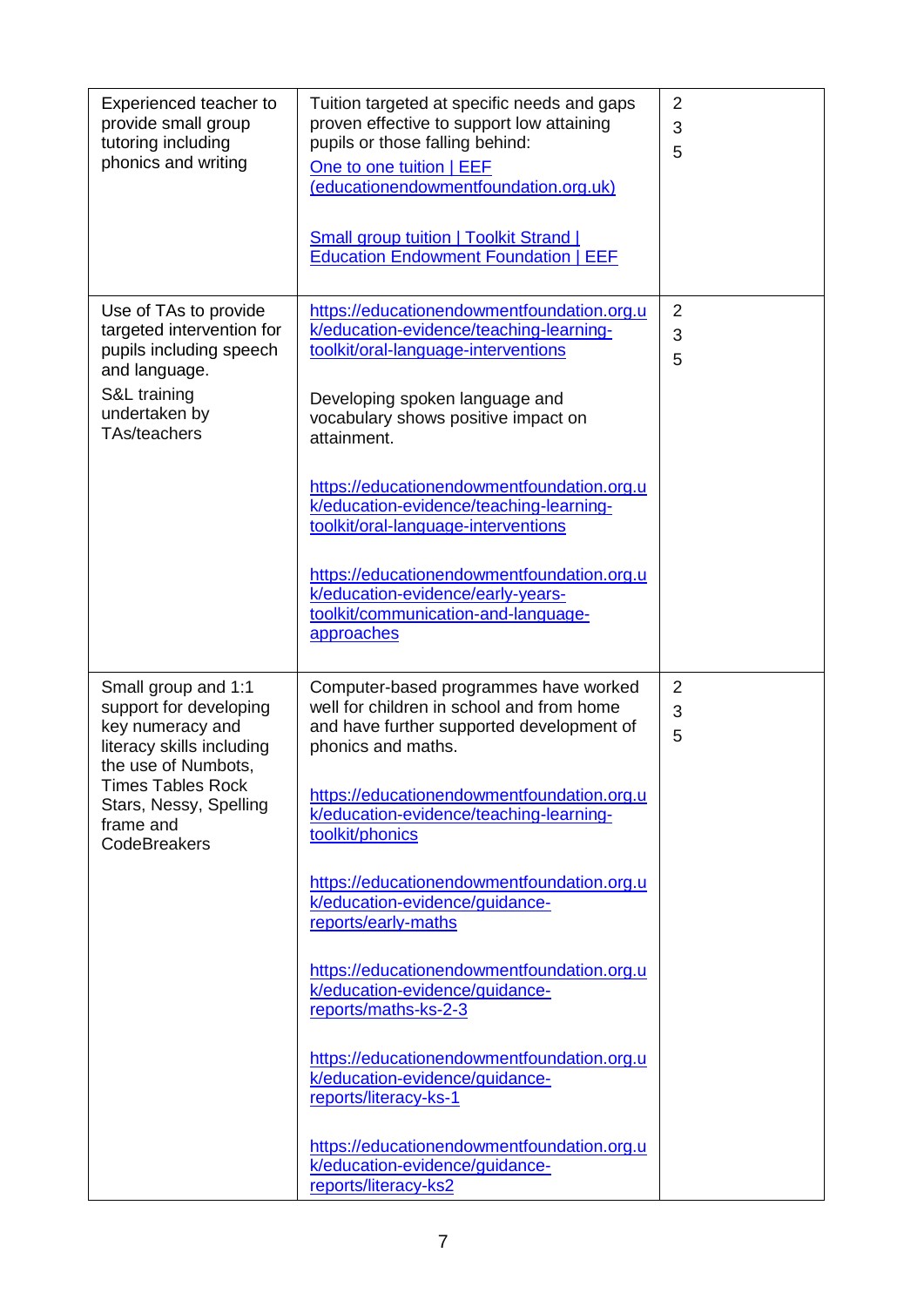| Evidence shows using social and emotional<br>Therapy reading dog<br>interventions boost confidence in<br>engagement in learning as well as self-<br>management of emotions which impact on<br>literacy outcomes. | 2<br>5 |
|------------------------------------------------------------------------------------------------------------------------------------------------------------------------------------------------------------------|--------|
|------------------------------------------------------------------------------------------------------------------------------------------------------------------------------------------------------------------|--------|

### **Wider strategies (for example, related to attendance, behaviour, wellbeing)**

Budgeted cost: £5,760.50

| <b>Activity</b>                                                                                                                                                                                                                                                                                                                                                                                                                                                 | <b>Evidence that supports this</b><br>approach                                                                                                                                                                                                                                                                                                                                                                                                               | <b>Challenge</b><br>number(s)<br>addressed      |
|-----------------------------------------------------------------------------------------------------------------------------------------------------------------------------------------------------------------------------------------------------------------------------------------------------------------------------------------------------------------------------------------------------------------------------------------------------------------|--------------------------------------------------------------------------------------------------------------------------------------------------------------------------------------------------------------------------------------------------------------------------------------------------------------------------------------------------------------------------------------------------------------------------------------------------------------|-------------------------------------------------|
| Development of a nurture<br>support/therapeutic thinking<br>approach<br>SLT training in<br>Therapeutic thinking<br>followed by INSET<br>learning behaviours<br>whole school approach<br>to supporting<br>emotional needs<br>nurture/sensory<br>spaces<br>continued<br>development of self-<br>regulation strategies<br>pastoral support<br>$\bullet$<br>staff training e.g.<br>EBSA, anxiety,<br><b>Emotional First Aid</b><br>therapy reading dog in<br>school | Extensive evidence around ACEs and<br>development of social and emotional<br>skill development to develop a positive<br>school ethos and reduce challenging<br>behaviour in school.<br>https://educationendowmentfoundation.<br>org.uk/education-evidence/teaching-<br>learning-toolkit/behaviour-interventions<br>https://educationendowmentfoundation.<br>org.uk/education-evidence/teaching-<br>learning-toolkit/social-and-emotional-<br><b>learning</b> | 1<br>$\overline{2}$<br>3<br>$\overline{4}$<br>5 |
| Additional family support<br>e.g. paying for extracurricular<br>clubs, music lessons, wrap<br>around care, school trips,<br>learning resources                                                                                                                                                                                                                                                                                                                  | Parental engagement has a positive<br>impact on a child's progress.<br>Disadvantaged children are less likely to<br>take part in informal learning<br>opportunities out of school<br>https://educationendowmentfoundation.o<br>rg.uk/education-evidence/teaching-<br>learning-toolkit/parental-engagement                                                                                                                                                    | 1<br>$\overline{2}$<br>3<br>4<br>5              |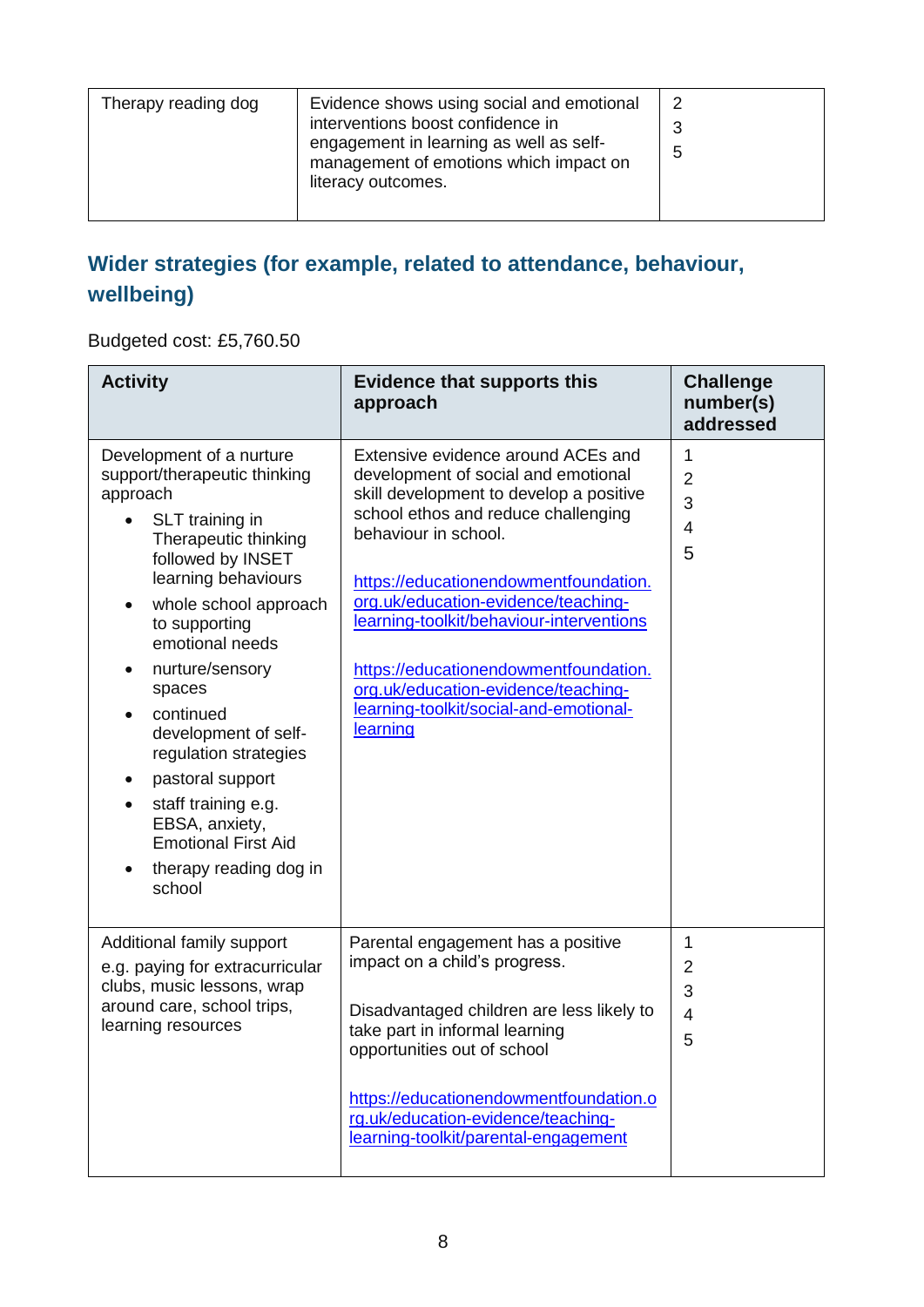| Embedding principles of<br>having an effective whole<br>school strategy to improve<br>school attendance. This<br>includes continuing build on<br>the positive and welcoming<br>culture across school and<br>including developing a whole<br>school awareness of EBSA to<br>all staff following training. | Evidence shows that absence impacts<br>on well-being, attainment and wider<br>outcomes.<br>https://www.gov.uk/government/publicat<br>ions/school-attendance/framework-for-<br>securing-full-attendance-actions-for-<br>schools-and-local-authorities |  |
|----------------------------------------------------------------------------------------------------------------------------------------------------------------------------------------------------------------------------------------------------------------------------------------------------------|------------------------------------------------------------------------------------------------------------------------------------------------------------------------------------------------------------------------------------------------------|--|

# **Total budgeted cost: £25,760.50**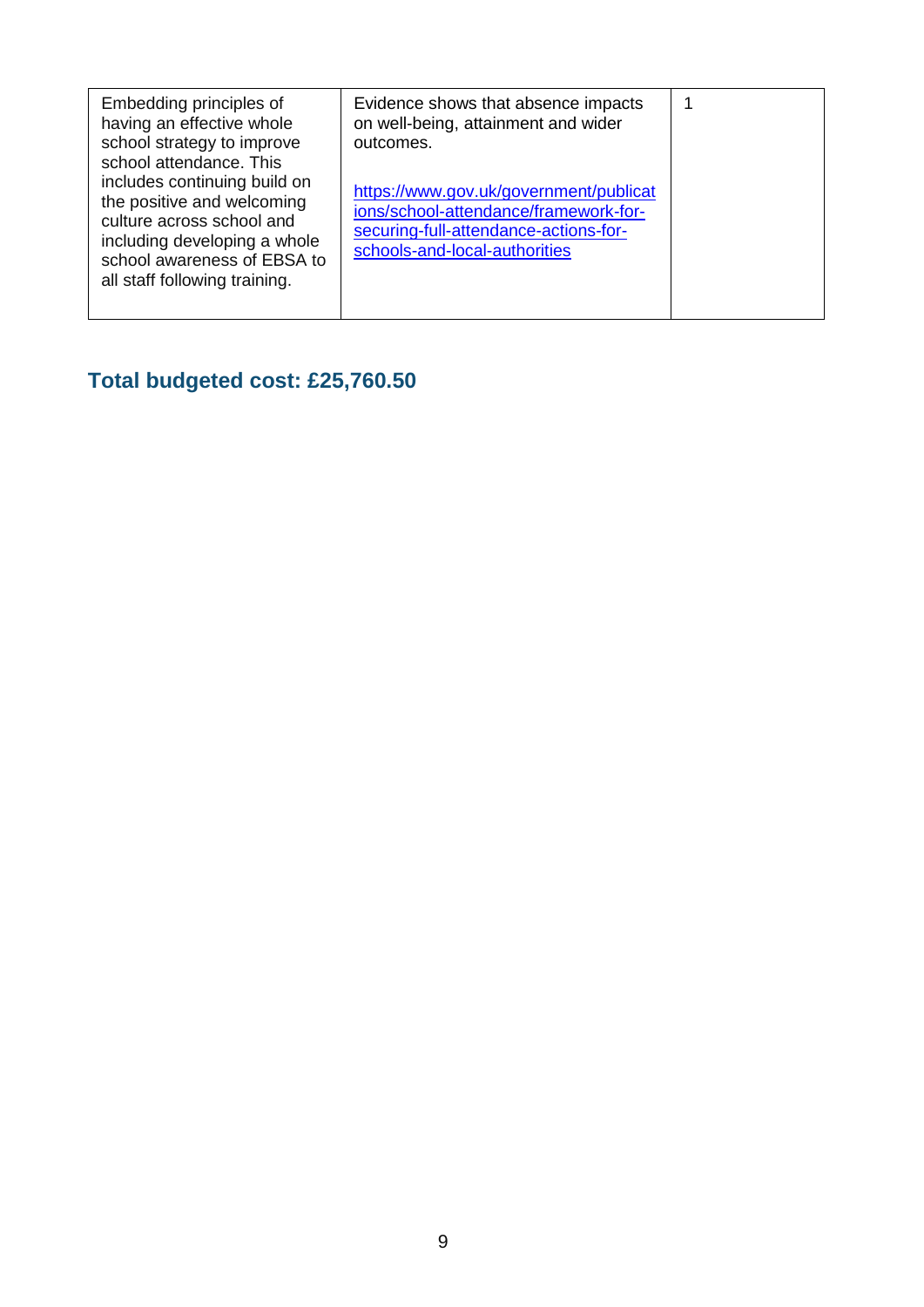# **Part B: Review of outcomes in the previous academic year**

### **Pupil premium strategy outcomes**

This details the impact that our pupil premium activity had on pupils in the 2020 to 2021 academic year.

1) DEVELOP CONFIDENT AND COMPETENT READERS TO RAISE ATTAINMENT IN READING.

57% of PPG children achieved ARE or above in reading and 72% made expected or above progress based on teacher assessment in July 21. This compares to 86% of non PPG at ARE and 94% making expected or above progress through the last academic year.

Following a systematic phonics approach that explicitly teaches children to develop the knowledge and understanding of phoneme-grapheme correspondence allows them to apply these to blend and segment to read and spell. Evidence consistently suggests this is the best way to teach younger children to read and has the greatest impact. As a result of this approach, 60% of our PPG children achieved the phonics screener threshold in Year 1 (July 20). The remaining 40% met the threshold in July 21 resit as a Year 2.

2) SUPPORT CHILDREN TO SELF -REGULATE THEIR EMOTIONS SO THAT THEY BECOME MORE RESILIENT LEARNERS

Our observations of the children's well-being, learning behaviours and attainment in some areas indicated that children had been impacted through last year. The development of our nurture and sensory spaces in school enabled children to take part in SEMH groups and have spaces to go as needed. Zones of Regulation was introduced across school to encourage a better understanding and articulation of feelings and emotions in different situation. This led to improved concentration, learning behaviours and regulation of emotions. Children were better able to articulate their emotions and suggest strategies to support them to regulate themselves.

3) PROVIDE ENRICHMENT AND CHALLENGE OPPORTUNITIES FOR ALL TO BUILD **CONFIDENCE** 

Our broad curriculum offers wider personal development for all our children, giving opportunities to develop interests and skills in all aspects of their learning. Financial support was offered to children to attend trips and residentials as well as extra-curricular activities to provide enrichment.

4) DEVELOP WRITING SKILLS TO RAISE ATTAINMENT ACROSS SCHOOL

Evidence suggests that some disadvantaged children may be behind in their early language and speech skills. Using a 'talk to write' approach through the use of high-quality books and discussion to develop vocabulary through targeted questioning, explicit teaching of subject